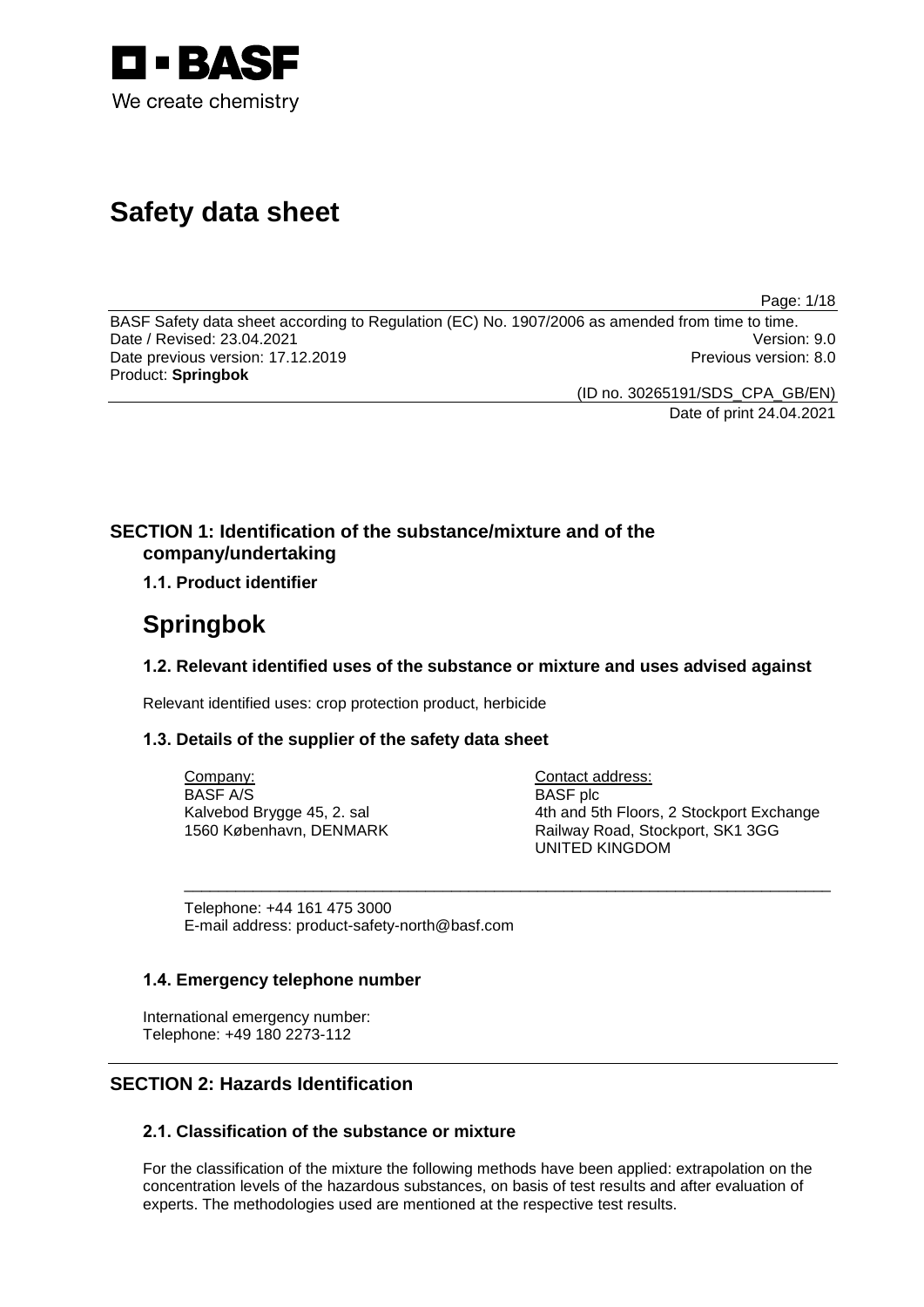Page: 2/18 BASF Safety data sheet according to Regulation (EC) No. 1907/2006 as amended from time to time. Date / Revised: 23.04.2021 Version: 9.0<br>Date previous version: 17.12.2019 Version: 8.0 Date previous version: 17.12.2019 Product: **Springbok**

> (ID no. 30265191/SDS\_CPA\_GB/EN) Date of print 24.04.2021

#### According to Regulation (EC) No 1272/2008 [CLP]

Acute Tox. 4 (oral) Asp. Tox. 1 Skin Sens. 1 Eye Dam./Irrit. 2 Carc. 2 Aquatic Acute 1 Aquatic Chronic 1

For the classifications not written out in full in this section the full text can be found in section 16.

### **2.2. Label elements**

Globally Harmonized System (GHS) in accordance with UK regulations.

Pictogram:



Signal Word: Danger

| <b>Hazard Statement:</b>        |                                                                                              |
|---------------------------------|----------------------------------------------------------------------------------------------|
| H302                            | Harmful if swallowed.                                                                        |
| H304                            | May be fatal if swallowed and enters airways.                                                |
| H317                            | May cause an allergic skin reaction.                                                         |
| H319                            | Causes serious eye irritation.                                                               |
| H351                            | Suspected of causing cancer.                                                                 |
| H400                            | Very toxic to aquatic life.                                                                  |
| H410                            | Very toxic to aquatic life with long lasting effects.                                        |
| <b>EUH401</b>                   | To avoid risks to human health and the environment, comply with the<br>instructions for use. |
| <b>Precautionary Statement:</b> |                                                                                              |
| P <sub>101</sub>                | If medical advice is needed, have product container or label at hand.                        |
| P <sub>102</sub>                | Keep out of reach of children.                                                               |
| P <sub>103</sub>                | Read carefully and follow all instructions.                                                  |
|                                 | Precautionary Statements (Prevention):                                                       |
| P <sub>201</sub>                | Obtain special instructions before use.                                                      |
| P <sub>202</sub>                | Do not handle until all safety precautions have been read and<br>understood.                 |
| P <sub>261</sub>                | Avoid breathing mist.                                                                        |
| P264                            | Wash contaminated body parts thoroughly after handling.                                      |
| P270                            | Do not eat, drink or smoke when using this product.                                          |
| P272                            | Contaminated work clothing should not be allowed out of the workplace.                       |
| P <sub>280</sub>                | Wear protective gloves/clothing/eye protection.                                              |

Precautionary Statements (Response):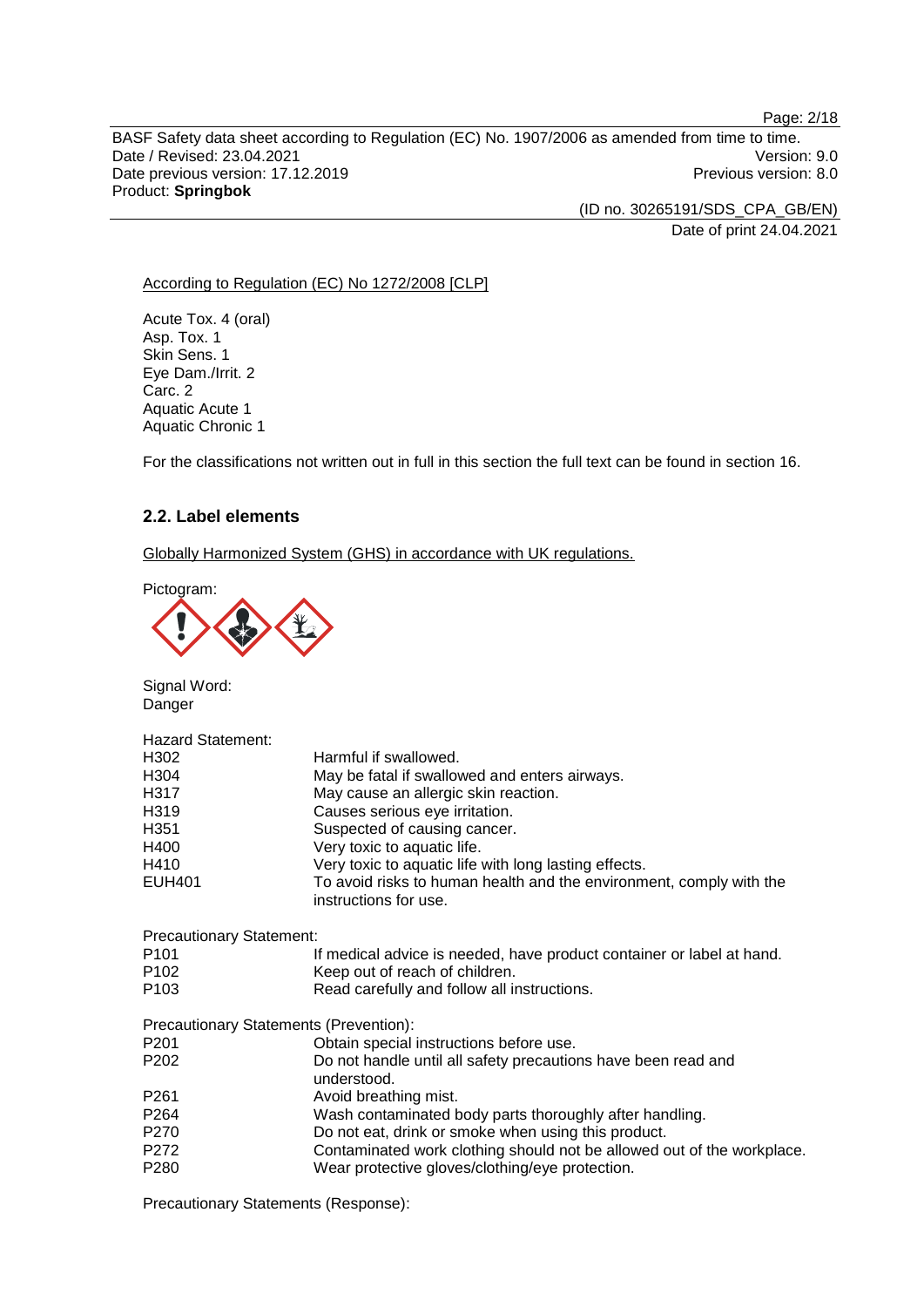Page: 3/18

BASF Safety data sheet according to Regulation (EC) No. 1907/2006 as amended from time to time. Date / Revised: 23.04.2021 Version: 9.0 Date previous version: 17.12.2019 **Previous version: 8.0** Previous version: 8.0 Product: **Springbok**

(ID no. 30265191/SDS\_CPA\_GB/EN)

|                                     | Date of print 24.04.2021                                            |
|-------------------------------------|---------------------------------------------------------------------|
| $P301 + P310$                       | IF SWALLOWED: Immediately call a POISON CENTER or physician.        |
| $P303 + P352$                       | IF ON SKIN (or hair): Wash with plenty of soap and water.           |
| $P305 + P351 + P338$                | IF IN EYES: Rinse cautiously with water for several minutes. Remove |
|                                     | contact lenses, if present and easy to do. Continue rinsing.        |
| $P308 + P311$                       | IF exposed or concerned: Call a POISON CENTER or physician.         |
| P330                                | Rinse mouth                                                         |
| P331                                | Do NOT induce vomiting.                                             |
| $P337 + P311$                       | If eye irritation persists: Call a POISON CENTER or physician.      |
| $P362 + P364$                       | Take off contaminated clothing and wash it before reuse.            |
| P391                                | Collect spillage.                                                   |
| Precautionary Statements (Storage): |                                                                     |
| <b>DAOF</b>                         | Otaxa Jaalcaal ina                                                  |

P405 Store locked up.

Precautionary Statements (Disposal):

P501 Dispose of contents/container to a licensed hazardous-waste disposal contractor or collection site except for empty clean containers which can be disposed of as non-hazardous waste.

#### According to Regulation (EC) No 1272/2008 [CLP]

Hazard determining component(s) for labelling: metazachlor (ISO); 2-chloro-N-(2,6-dimethylphenyl)- N-(1H-pyrazol-1-ylmethyl)-acetamide, dimethenamid-P, benzyl alcohol, Solvent naphtha (petroleum), heavy arom.; Kerosine — unspecified; [A complex combination of hydrocarbons obtained from distillation of aromatic streams. It consists predominantly of aromatic hydrocarbons having carbon numbers predominantly in the range of C9 thro ugh C16 and boiling in the range of approximately 165 oC to 290 oC (330 oF to 554 oF).]

### **2.3. Other hazards**

#### According to Regulation (EC) No 1272/2008 [CLP]

See section 12 - Results of PBT and vPvB assessment.

If applicable information is provided in this section on other hazards which do not result in classification but which may contribute to the overall hazards of the substance or mixture.

# **SECTION 3: Composition/Information on Ingredients**

### **3.1. Substances**

Not applicable

### **3.2. Mixtures**

#### Chemical nature

crop protection product, herbicide, Emulsifiable concentrate (EC)

Hazardous ingredients (GHS) according to Regulation (EC) No. 1272/2008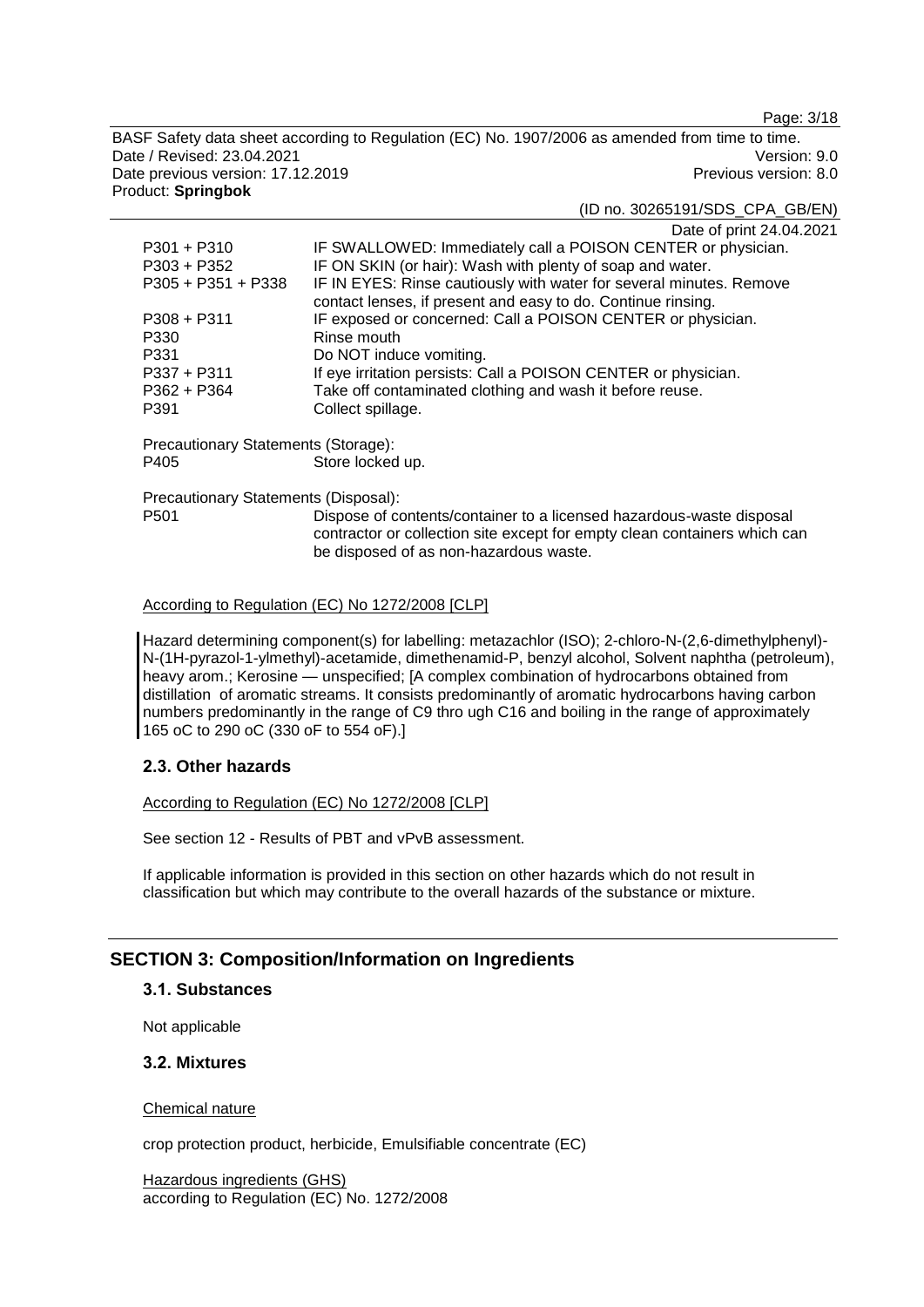Page: 4/18

BASF Safety data sheet according to Regulation (EC) No. 1907/2006 as amended from time to time. Date / Revised: 23.04.2021 Version: 9.0 Date previous version: 17.12.2019 **Previous version: 8.0** Previous version: 8.0 Product: **Springbok**

(ID no. 30265191/SDS\_CPA\_GB/EN)

Date of print 24.04.2021

metazachlor (ISO); 2-chloro-N-(2,6-dimethylphenyl)-N-(1H-pyrazol-1-ylmethyl)-acetamide Content (W/W): 18.2 % CAS Number: 67129-08-2 EC-Number: 266-583-0 Skin Sens. 1B Carc. 2 Aquatic Acute 1 Aquatic Chronic 1 M-factor acute: 100 M-factor chronic: 100 H317, H351, H400, H410 dimethenamid-P Content (W/W): 18.2 % CAS Number: 163515-14-8 Acute Tox. 4 (oral) Skin Sens. 1 Aquatic Acute 1 Aquatic Chronic 1 M-factor acute: 10 M-factor chronic: 10 H302, H317, H400, H410 benzyl alcohol Content (W/W): < 50 % CAS Number: 100-51-6 EC-Number: 202-859-9 REACH registration number: 01- 2119492630-38 INDEX-Number: 603-057-00-5 Acute Tox. 4 (oral) Acute Tox. 4 (Inhalation - mist) Eye Dam./Irrit. 2 H319, H302 + H332 Solvent naphtha (petroleum), heavy arom.; Kerosine — unspecified; [A complex combination of hydrocarbons obtained from distillation of aromatic streams. It consists predominantly of aromatic hydrocarbons having carbon numbers predominantly in the range of C9 thro ugh C16 and boiling in the range of approximately 165 oC to 290 oC (330 oF to 554 oF).] Content (W/W): < 25 % CAS Number: 64742-94-5 REACH registration number: 01- 2119451097-39 Asp. Tox. 1 Aquatic Chronic 2 H304, H411 EUH066 Poly(oxy-1,2-ethanediyl), .alpha.-[tris(1-phenylethyl)phenyl]-.omega.-hydroxy-Content (W/W):  $<$  10 % CAS Number: 99734-09-5 Aquatic Chronic 3 H412 2-methylnaphthalene Content (W/W): < 5 % CAS Number: 91-57-6 EC-Number: 202-078-3 REACH registration number: 01-2119489455-25 Acute Tox. 4 (oral) Aquatic Chronic 2 H302, H411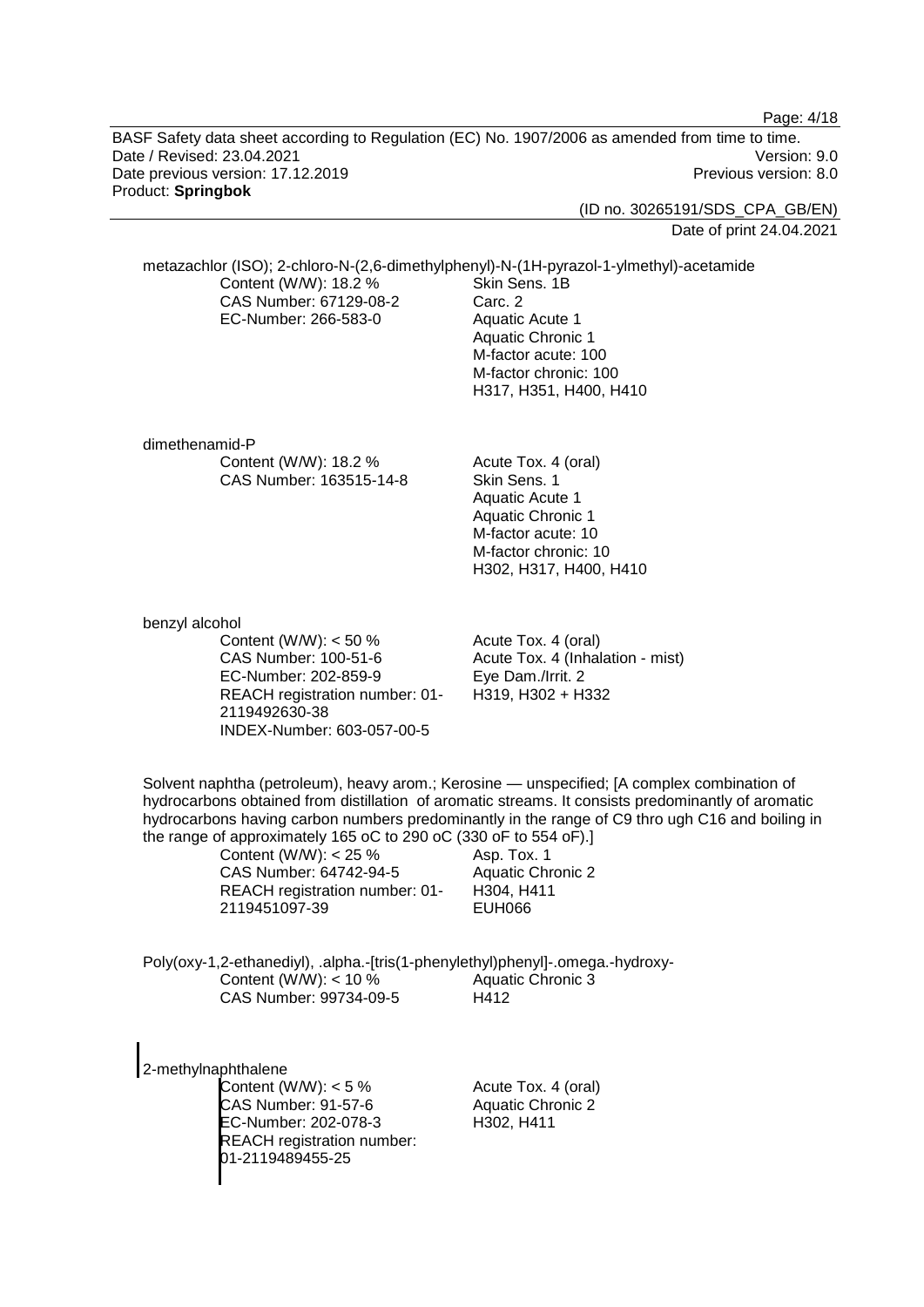Page: 5/18

BASF Safety data sheet according to Regulation (EC) No. 1907/2006 as amended from time to time. Date / Revised: 23.04.2021 Version: 9.0 Date previous version: 17.12.2019 **Previous version: 8.0** Previous version: 8.0 Product: **Springbok**

(ID no. 30265191/SDS\_CPA\_GB/EN)

Date of print 24.04.2021

Naphthalene, 1-methyl-Content (W/W):  $< 5 \%$ CAS Number: 90-12-0

EC-Number: 201-966-8 REACH registration number: 01- 2119489997-0

Asp. Tox. 1 Acute Tox. 4 (oral) Aquatic Chronic 2 H302, H304, H411

Calcium dodecylbenzenesulphonate Content (W/W):  $< 5\%$ CAS Number: 26264-06-2 EC-Number: 247-557-8 REACH registration number: 01- 2120122335-68

Acute Tox. 4 (oral) Skin Corr./Irrit. 2 Eye Dam./Irrit. 1 Aquatic Chronic 3 H318, H315, H302, H412

For the classifications not written out in full in this section, including the hazard classes and the hazard statements, the full text is listed in section 16.

# **SECTION 4: First-Aid Measures**

#### **4.1. Description of first aid measures**

Show container, label and/or safety data sheet to physician.

First aid personnel should pay attention to their own safety. If the patient is likely to become unconscious, place and transport in stable sideways position (recovery position). Immediately remove contaminated clothing.

If inhaled:

Keep patient calm, remove to fresh air, seek medical attention.

On skin contact:

Immediately wash thoroughly with soap and water, seek medical attention.

On contact with eyes:

Wash affected eyes for at least 15 minutes under running water with eyelids held open, consult an eye specialist.

On ingestion:

Immediately rinse mouth and then drink 200-300 ml of water, seek medical attention. Do not induce vomiting due to aspiration hazard.

#### **4.2. Most important symptoms and effects, both acute and delayed**

Symptoms: Information, i.e. additional information on symptoms and effects may be included in the GHS labeling phrases available in Section 2 and in the Toxicological assessments available in Section 11., (Further) symptoms and / or effects are not known so far

**4.3. Indication of any immediate medical attention and special treatment needed**

Treatment: Treat according to symptoms (decontamination, vital functions), no known specific antidote.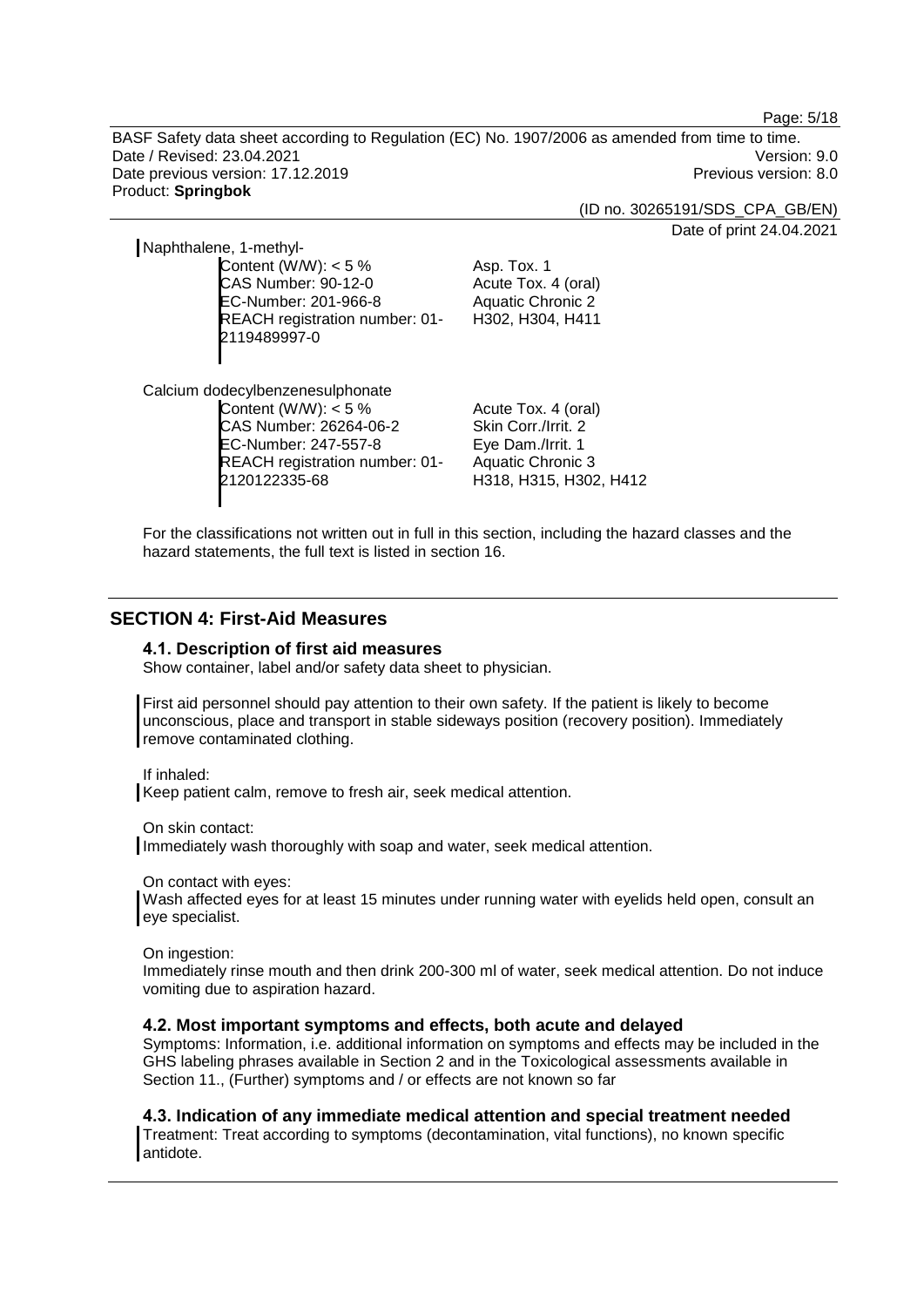Page: 6/18

BASF Safety data sheet according to Regulation (EC) No. 1907/2006 as amended from time to time. Date / Revised: 23.04.2021 Version: 9.0 Date previous version: 17.12.2019 **Previous version: 8.0** Previous version: 8.0 Product: **Springbok**

(ID no. 30265191/SDS\_CPA\_GB/EN)

Date of print 24.04.2021

# **SECTION 5: Fire-Fighting Measures**

### **5.1. Extinguishing media**

Suitable extinguishing media: water spray, foam, dry powder, carbon dioxide

### **5.2. Special hazards arising from the substance or mixture**

Endangering substances: carbon monoxide, Carbon dioxide, hydrogen chloride, nitrogen oxides, sulfur oxides, halogenated compounds

Advice: The substances/groups of substances mentioned can be released in case of fire.

### **5.3. Advice for fire-fighters**

Special protective equipment: Wear self-contained breathing apparatus and chemical-protective clothing.

Further information:

In case of fire and/or explosion do not breathe fumes. Keep containers cool by spraying with water if exposed to fire. Collect contaminated extinguishing water separately, do not allow to reach sewage or effluent systems. Dispose of fire debris and contaminated extinguishing water in accordance with official regulations.

# **SECTION 6: Accidental Release Measures**

### **6.1. Personal precautions, protective equipment and emergency procedures**

Do not breathe vapour/spray. Use personal protective clothing. Avoid contact with the skin, eyes and clothing.

### **6.2. Environmental precautions**

Do not discharge into drains/surface waters/groundwater. Do not discharge into the subsoil/soil.

Do not allow contamination of public drains or surface or ground waters. Inform local water plc if spillage enters drains and the Environment Agency (England & Wales), the Scottish Environmental Protection Agency (Scotland), or the Environment and Heritage Service (Northern Ireland) if it enters surface or ground waters. Keep people and animals away.

### **6.3. Methods and material for containment and cleaning up**

For small amounts: Pick up with suitable absorbent material (e.g. sand, sawdust, general-purpose binder, kieselguhr).

For large amounts: Dike spillage. Pump off product.

Dispose of absorbed material in accordance with regulations. Collect waste in suitable containers, which can be labeled and sealed. Clean contaminated floors and objects thoroughly with water and detergents, observing environmental regulations. Wear suitable protective equipment.

# **6.4. Reference to other sections**

Information regarding exposure controls/personal protection and disposal considerations can be found in section 8 and 13.

# **SECTION 7: Handling and Storage**

**7.1. Precautions for safe handling**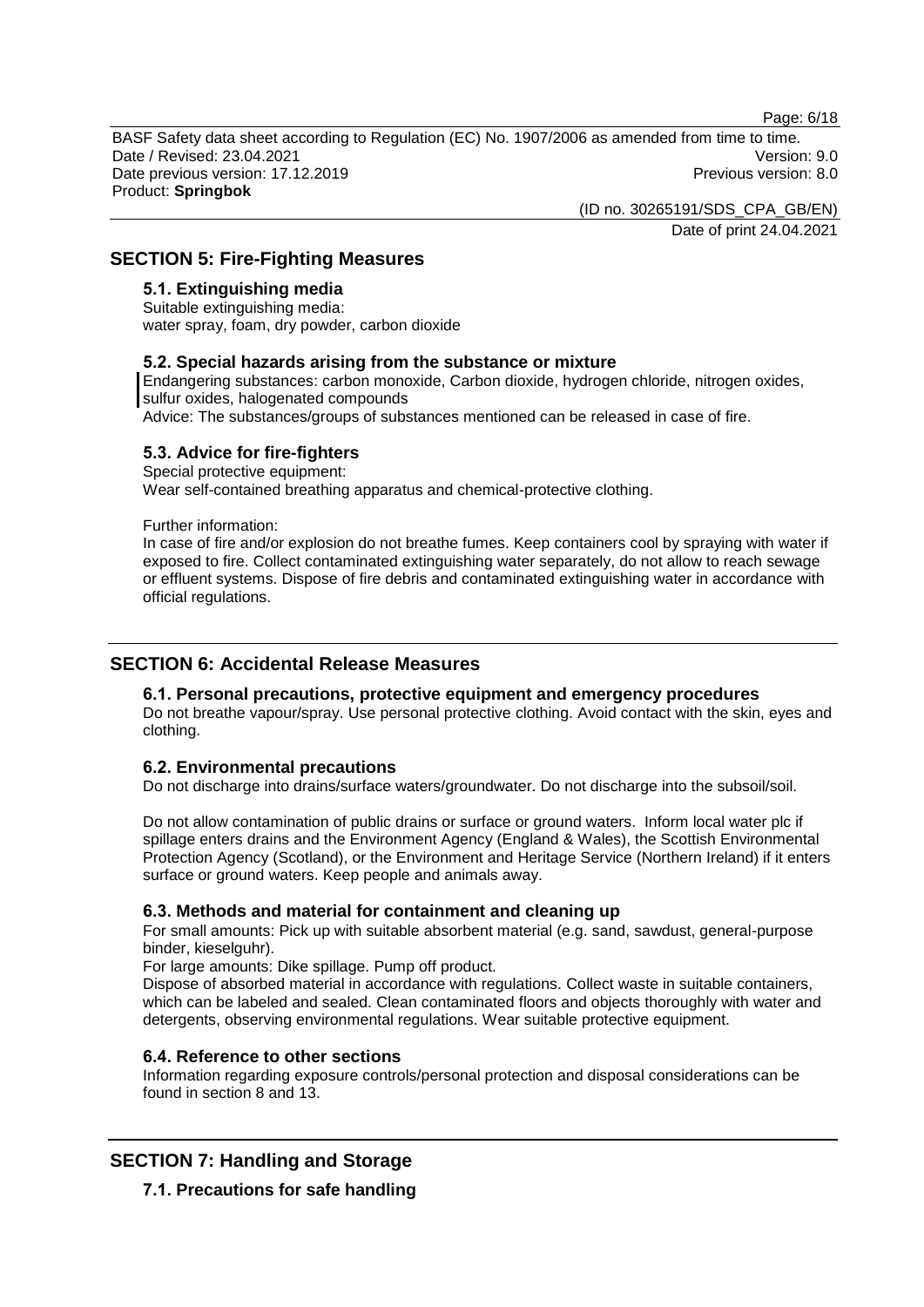Page: 7/18

BASF Safety data sheet according to Regulation (EC) No. 1907/2006 as amended from time to time. Date / Revised: 23.04.2021 Version: 9.0 Date previous version: 17.12.2019 **Previous version: 8.0** Previous version: 8.0 Product: **Springbok**

(ID no. 30265191/SDS\_CPA\_GB/EN)

Date of print 24.04.2021

No special measures necessary if stored and handled correctly. Ensure thorough ventilation of stores and work areas. When using do not eat, drink or smoke. Hands and/or face should be washed before breaks and at the end of the shift.

Protection against fire and explosion:

Vapours may form ignitable mixture with air. Prevent electrostatic charge - sources of ignition should be kept well clear - fire extinguishers should be kept handy.

### **7.2. Conditions for safe storage, including any incompatibilities**

Segregate from foods and animal feeds. Further information on storage conditions: Keep away from heat. Protect from direct sunlight.

Protect from temperatures below: -10 °C The product can crystallize below the limit temperature. Protect from temperatures above: 40 °C Changes in the properties of the product may occur if substance/product is stored above indicated temperature for extended periods of time.

### **7.3. Specific end use(s)**

For the relevant identified use(s) listed in Section 1 the advice mentioned in this section 7 is to be observed.

# **SECTION 8: Exposure Controls/Personal Protection**

### **8.1. Control parameters**

Components with occupational exposure limits

90-12-0: Naphthalene, 1-methyl-Skin Designation (Directive 2004/37/EC) The substance can be absorbed through the skin. 91-57-6: 2-methylnaphthalene Skin Designation (Directive 2004/37/EC) The substance can be absorbed through the skin.

Refer to the current edition of HSE Guidance Note EH40 Occupational Exposure Limits (United Kingdom). For normal use and handling refer to the product label/leaflet.

### **8.2. Exposure controls**

Personal protective equipment

Respiratory protection:

Suitable respiratory protection for lower concentrations or short-term effect: Combination filter for gases/vapours of organic, inorganic, acid inorganic, alkaline compounds and toxic particles (e. g. EN 14387 Type ABEK-P3)

Hand protection:

Suitable chemical resistant safety gloves (EN 374) also with prolonged, direct contact (Recommended: Protective index 6, corresponding > 480 minutes of permeation time according to EN 374): E.g. nitrile rubber (0.4 mm), chloroprene rubber (0.5 mm), butyl rubber (0.7 mm) etc.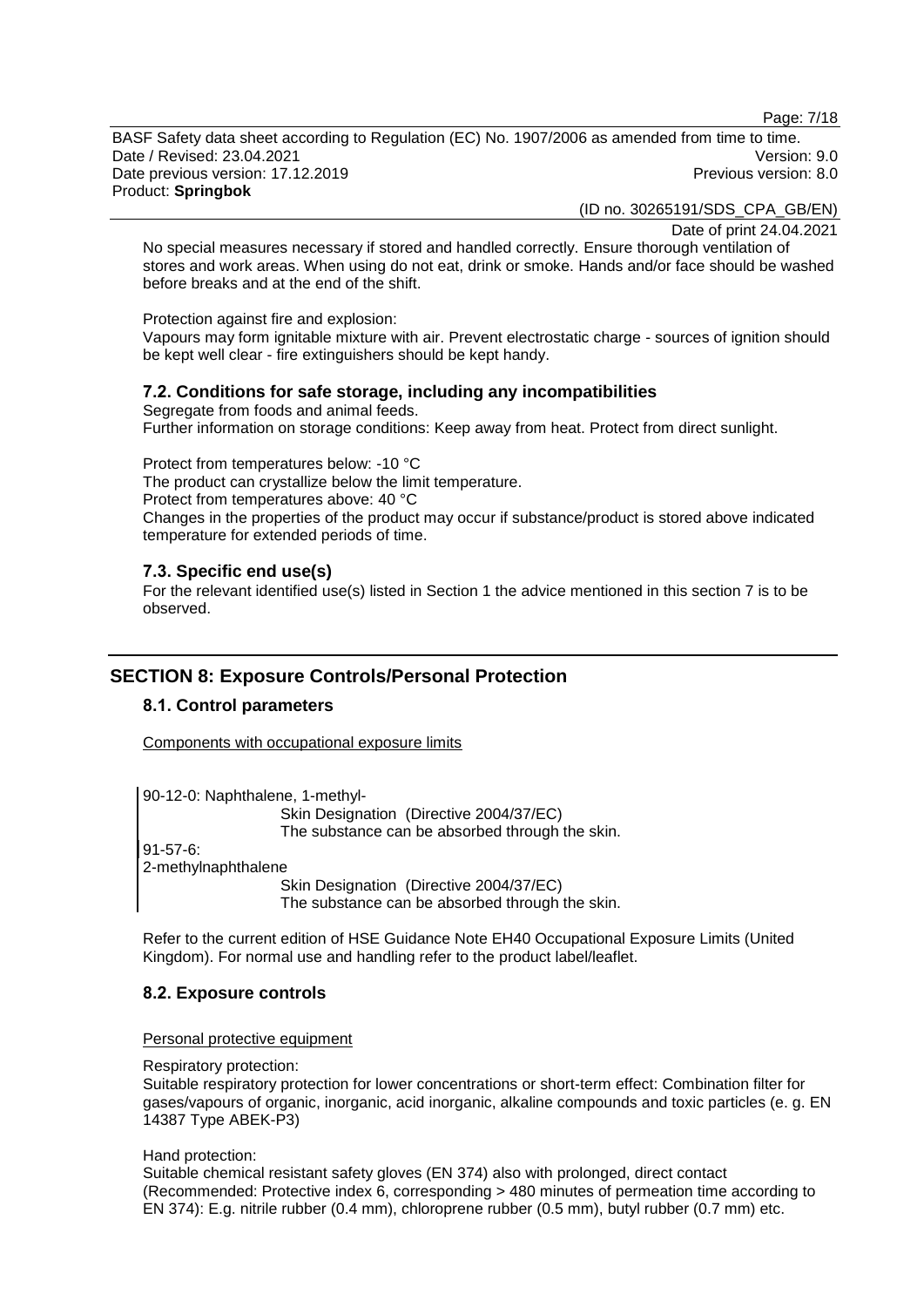Page: 8/18

BASF Safety data sheet according to Regulation (EC) No. 1907/2006 as amended from time to time. Date / Revised: 23.04.2021 Version: 9.0 Date previous version: 17.12.2019 **Previous version: 8.0** Previous version: 8.0 Product: **Springbok**

> (ID no. 30265191/SDS\_CPA\_GB/EN) Date of print 24.04.2021

Eye protection: Safety glasses with side-shields (frame goggles) (e.g. EN 166)

Body protection:

Body protection must be chosen depending on activity and possible exposure, e.g. apron, protecting boots, chemical-protection suit (according to EN 14605 in case of splashes or EN ISO 13982 in case of dust).

General safety and hygiene measures

The statements on personal protective equipment in the instructions for use apply when handling crop-protection agents in final-consumer packing. Wearing of closed work clothing is recommended. Store work clothing separately. Keep away from food, drink and animal feeding stuffs.

# **SECTION 9: Physical and Chemical Properties**

#### **9.1. Information on basic physical and chemical properties**

| Form:                  | liquid                                  |                             |
|------------------------|-----------------------------------------|-----------------------------|
| Colour:                | yellow                                  |                             |
| Odour:                 | smoky, faint odour                      |                             |
| Odour threshold:       |                                         |                             |
|                        | Not determined due to potential         |                             |
|                        | health hazard by inhalation.            |                             |
| pH value:              | approx. $5 - 7$                         |                             |
|                        | (1 %(m), 20 °C)                         |                             |
|                        | (as an emulsion)                        |                             |
| Melting point:         | approx. -15 °C                          |                             |
|                        | Information applies to the solvent.     |                             |
| Boiling point:         | approx. 205 °C                          |                             |
|                        | Information applies to the solvent.     |                             |
| Flash point:           | 93 °C                                   | (ISO 2719)                  |
| Evaporation rate:      |                                         |                             |
|                        | not applicable                          |                             |
| Flammability:          | Product is combustible.                 |                             |
| Lower explosion limit: |                                         |                             |
|                        | As a result of our experience with this |                             |
|                        | product and our knowledge of its        |                             |
|                        | composition we do not expect any        |                             |
|                        | hazard as long as the product is used   |                             |
|                        | appropriately and in accordance with    |                             |
|                        | the intended use.                       |                             |
| Upper explosion limit: |                                         |                             |
|                        | As a result of our experience with this |                             |
|                        | product and our knowledge of its        |                             |
|                        | composition we do not expect any        |                             |
|                        | hazard as long as the product is used   |                             |
|                        | appropriately and in accordance with    |                             |
|                        | the intended use.                       |                             |
| Ignition temperature:  | 415 °C                                  | (Directive 92/69/EEC, A.15) |
| Vapour pressure:       | approx. 0.13 hPa                        |                             |
|                        | (25 °C)                                 |                             |
|                        | Information applies to the solvent.     |                             |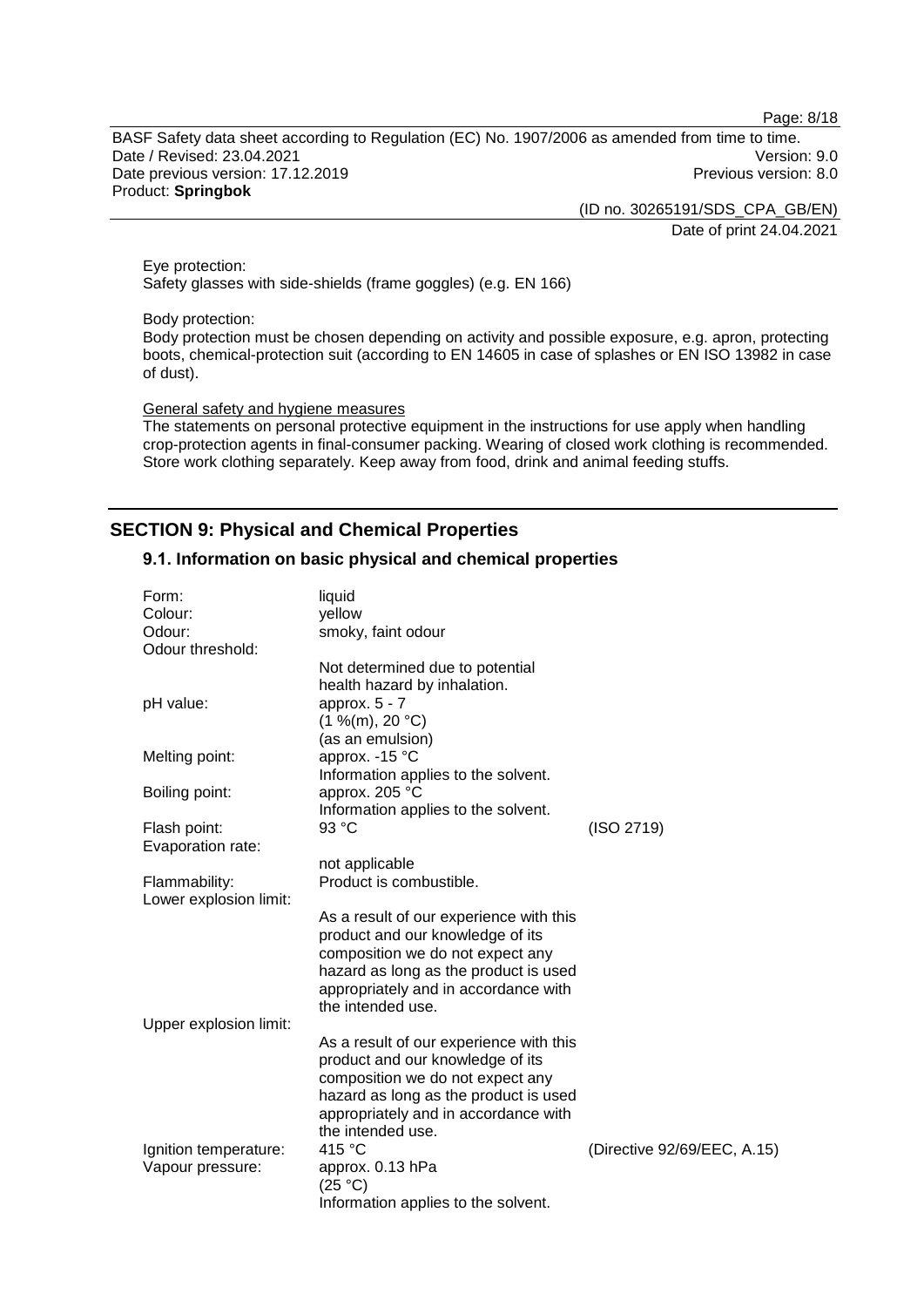Page: 9/18

BASF Safety data sheet according to Regulation (EC) No. 1907/2006 as amended from time to time. Date / Revised: 23.04.2021 Version: 9.0<br>Date previous version: 17.12.2019 Version: 9.0 Date previous version: 17.12.2019 Product: **Springbok**

(ID no. 30265191/SDS\_CPA\_GB/EN)

|                                |                                                            | Date of print 24.04.2021                                                                      |
|--------------------------------|------------------------------------------------------------|-----------------------------------------------------------------------------------------------|
| Density:                       | approx. $1.1$ g/cm $3$                                     | (OECD Guideline 109)                                                                          |
|                                | (20 °C)                                                    |                                                                                               |
| Relative vapour density (air): |                                                            |                                                                                               |
|                                | not applicable                                             |                                                                                               |
| Solubility in water:           | emulsifiable                                               |                                                                                               |
|                                | Partitioning coefficient n-octanol/water (log Kow):        |                                                                                               |
|                                | The statements are based on the                            |                                                                                               |
|                                | properties of the individual                               |                                                                                               |
|                                | components.                                                |                                                                                               |
|                                |                                                            | Information on: metazachlor (ISO); 2-chloro-N-(2,6-dimethylphenyl)-N-(1H-pyrazol-1-ylmethyl)- |
| acetamide                      |                                                            |                                                                                               |
|                                | Partitioning coefficient n-octanol/water (log Kow): 2.13   |                                                                                               |
|                                | (22 °C)                                                    |                                                                                               |
| Information on: dimethenamid-P |                                                            |                                                                                               |
|                                | Partitioning coefficient n-octanol/water (log Kow):        | 1.89                                                                                          |
|                                |                                                            |                                                                                               |
|                                | Thermal decomposition: 160 °C, 390 kJ/kg, (DSC (OECD 113)) |                                                                                               |
|                                |                                                            | (onset temperature) Not a substance liable to self-decomposition                              |
|                                | according to UN transport regulations, class 4.1.          |                                                                                               |
| Viscosity, dynamic:            | approx. 11.5 mPa.s                                         | (OECD 114)                                                                                    |
|                                | (40 °C, 100 1/s)                                           |                                                                                               |
| Explosion hazard:              | not explosive                                              | (calculated)                                                                                  |
| Fire promoting properties:     | not fire-propagating                                       |                                                                                               |
|                                |                                                            |                                                                                               |

# **9.2. Other information**

 $SADT:$   $> 75 °C$ Heat accumulation / Dewar 500 ml (SADT, UN-Test H.4, 28.4.4)

# **SECTION 10: Stability and Reactivity**

#### **10.1. Reactivity**

No hazardous reactions if stored and handled as prescribed/indicated.

### **10.2. Chemical stability**

The product is stable if stored and handled as prescribed/indicated.

#### **10.3. Possibility of hazardous reactions**

No hazardous reactions if stored and handled as prescribed/indicated.

### **10.4. Conditions to avoid**

See SDS section 7 - Handling and storage.

### **10.5. Incompatible materials**

Substances to avoid: strong oxidizing agents, strong acids, strong bases

### **10.6. Hazardous decomposition products**

Hazardous decomposition products: No hazardous decomposition products if stored and handled as prescribed/indicated.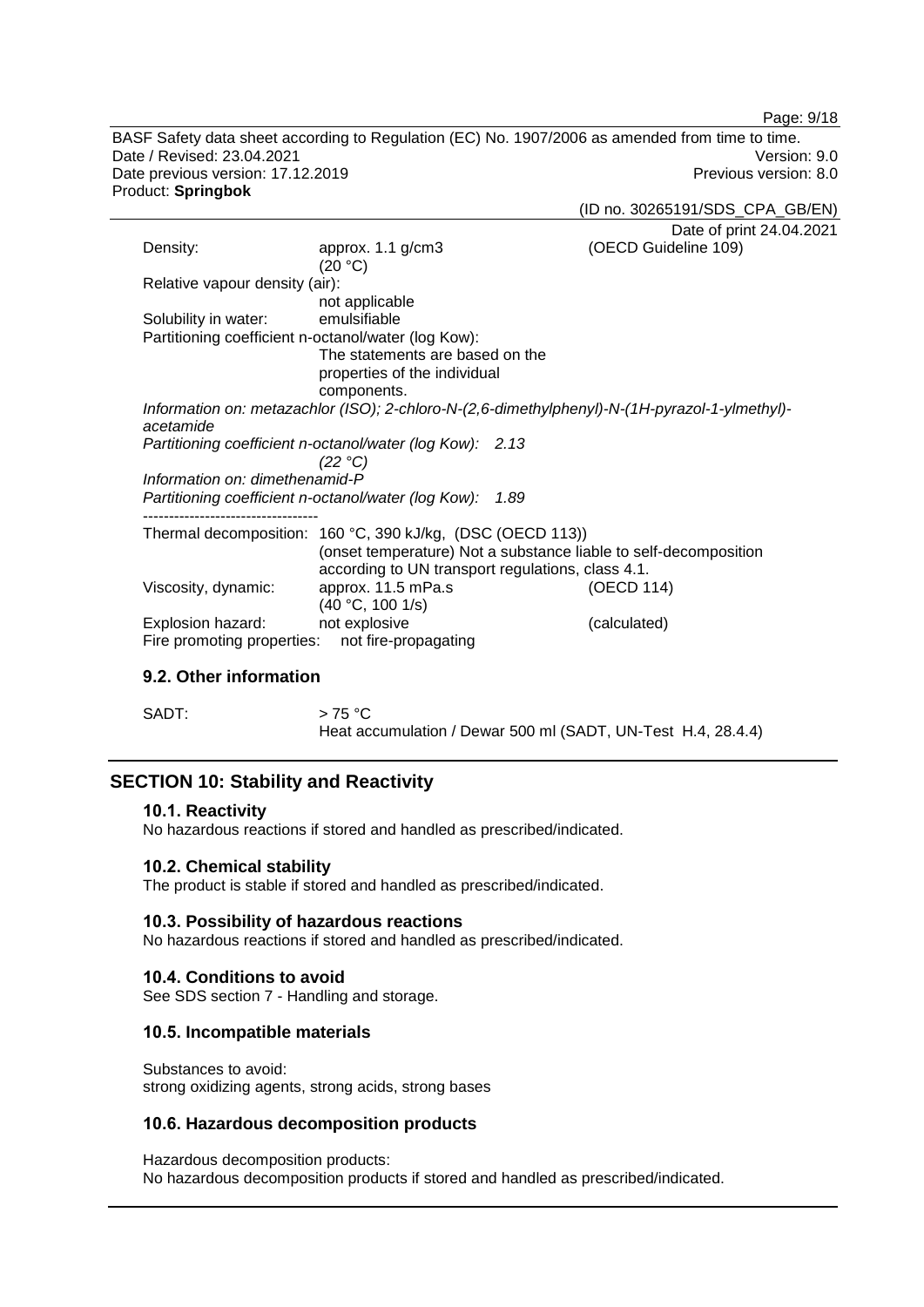Page: 10/18 BASF Safety data sheet according to Regulation (EC) No. 1907/2006 as amended from time to time. Date / Revised: 23.04.2021 Version: 9.0 Date previous version: 17.12.2019 **Previous version: 8.0** Previous version: 8.0 Product: **Springbok**

(ID no. 30265191/SDS\_CPA\_GB/EN)

Date of print 24.04.2021

# **SECTION 11: Toxicological Information**

### **11.1. Information on toxicological effects**

Acute toxicity

Assessment of acute toxicity: Of moderate toxicity after single ingestion. Virtually nontoxic after a single skin contact. Virtually nontoxic by inhalation.

Experimental/calculated data: LD50 rat (oral): > 500 - < 2,000 mg/kg (OECD Guideline 423)

LC50 rat (by inhalation): > 5.1 mg/l 4 h (OECD Guideline 403)

LD50 rat (dermal): > 4,000 mg/kg (OECD Guideline 402) No mortality was observed.

#### Irritation

Assessment of irritating effects: May cause slight irritation to the eyes. Not irritating to the skin.

Experimental/calculated data: Skin corrosion/irritation rabbit: Slightly irritating. (OECD Guideline 404)

Serious eye damage/irritation rabbit: Slightly irritating. (OECD Guideline 405)

Respiratory/Skin sensitization

Assessment of sensitization: Sensitization after skin contact possible.

Experimental/calculated data: modified Buehler test guinea pig: Caused skin sensitization in animal studies. (OECD Guideline 406)

Germ cell mutagenicity

Assessment of mutagenicity: The product has not been tested. The statement has been derived from the properties of the individual components.

*Information on: benzyl alcohol Assessment of mutagenicity: The substance was mutagenic in various cell culture test systems; however, these results could not be confirmed in tests with mammals.* ----------------------------------

### **Carcinogenicity**

Assessment of carcinogenicity:

The product has not been tested. The statement has been derived from the properties of the individual components.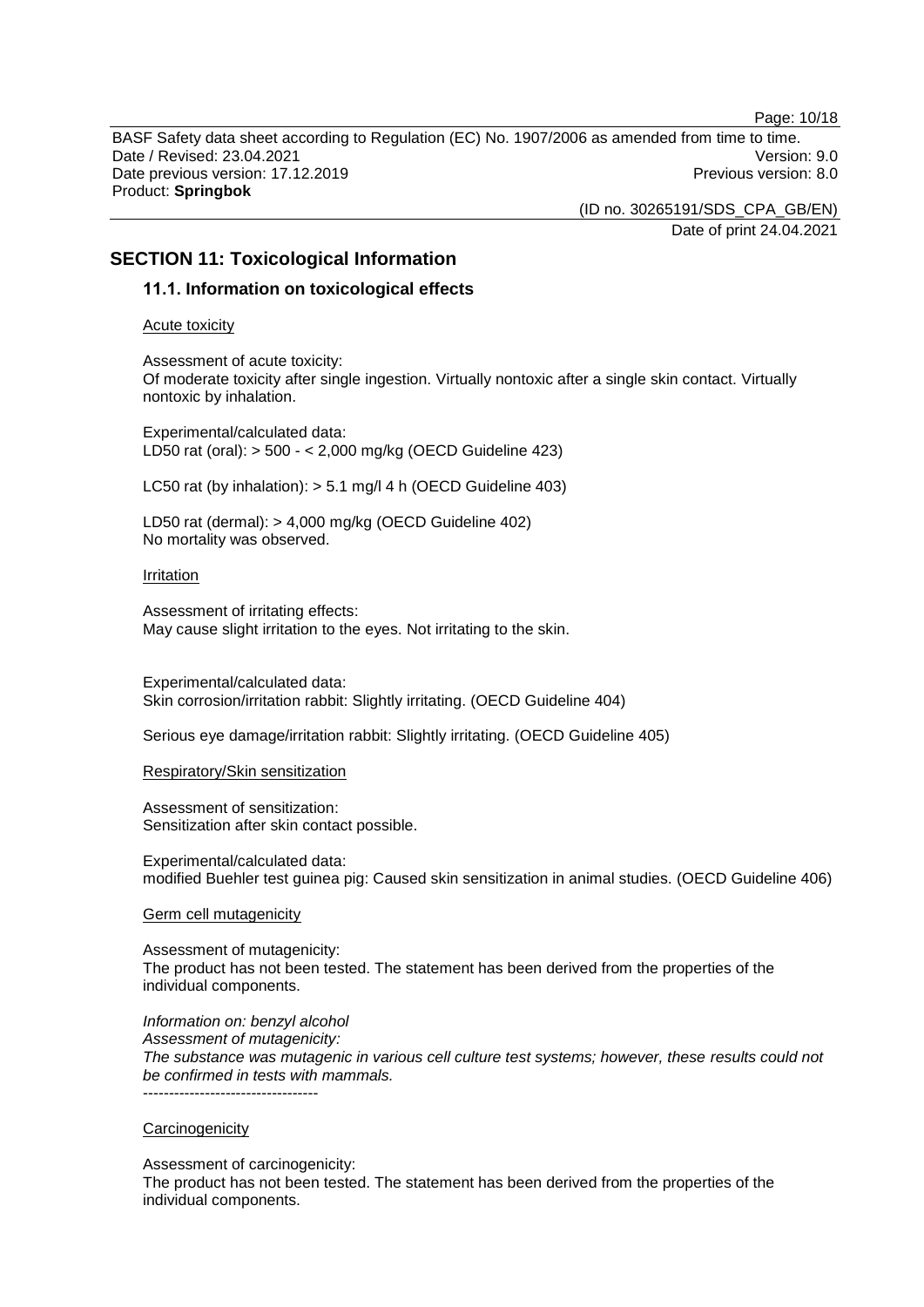Page: 11/18

BASF Safety data sheet according to Regulation (EC) No. 1907/2006 as amended from time to time. Date / Revised: 23.04.2021 Version: 9.0 Date previous version: 17.12.2019 **Previous version: 8.0** Previous version: 8.0 Product: **Springbok**

(ID no. 30265191/SDS\_CPA\_GB/EN)

Date of print 24.04.2021

*Information on: metazachlor (ISO); 2-chloro-N-(2,6-dimethylphenyl)-N-(1H-pyrazol-1-ylmethyl) acetamide Assessment of carcinogenicity: Indication of possible carcinogenic effect in animal tests.* ----------------------------------

#### Reproductive toxicity

Assessment of reproduction toxicity: The product has not been tested. The statement has been derived from the properties of the individual components. The results of animal studies gave no indication of a fertility impairing effect.

#### Developmental toxicity

Assessment of teratogenicity:

The product has not been tested. The statement has been derived from the properties of the individual components. Animal studies gave no indication of a developmental toxic effect at doses that were not toxic to the parental animals.

#### Specific target organ toxicity (single exposure)

Assessment of STOT single:

Based on the available information there is no specific target organ toxicity to be expected after a single exposure.

Remarks: The product has not been tested. The statement has been derived from the properties of the individual components.

Repeated dose toxicity and Specific target organ toxicity (repeated exposure)

Assessment of repeated dose toxicity:

The product has not been tested. The statement has been derived from the properties of the individual components.

*Information on: metazachlor (ISO); 2-chloro-N-(2,6-dimethylphenyl)-N-(1H-pyrazol-1-ylmethyl) acetamide Assessment of repeated dose toxicity:*

*Repeated exposure to large quantities may affect certain organs.*

*Information on: dimethenamid-P Assessment of repeated dose toxicity: Adaptive effects were observed after repeated exposure in animal studies.*

*Information on: benzyl alcohol Assessment of repeated dose toxicity: The substance may cause damage to the central nervous system after repeated ingestion of high doses.* ----------------------------------

#### Aspiration hazard

The product has not been tested. The statement has been derived from the properties of the individual components.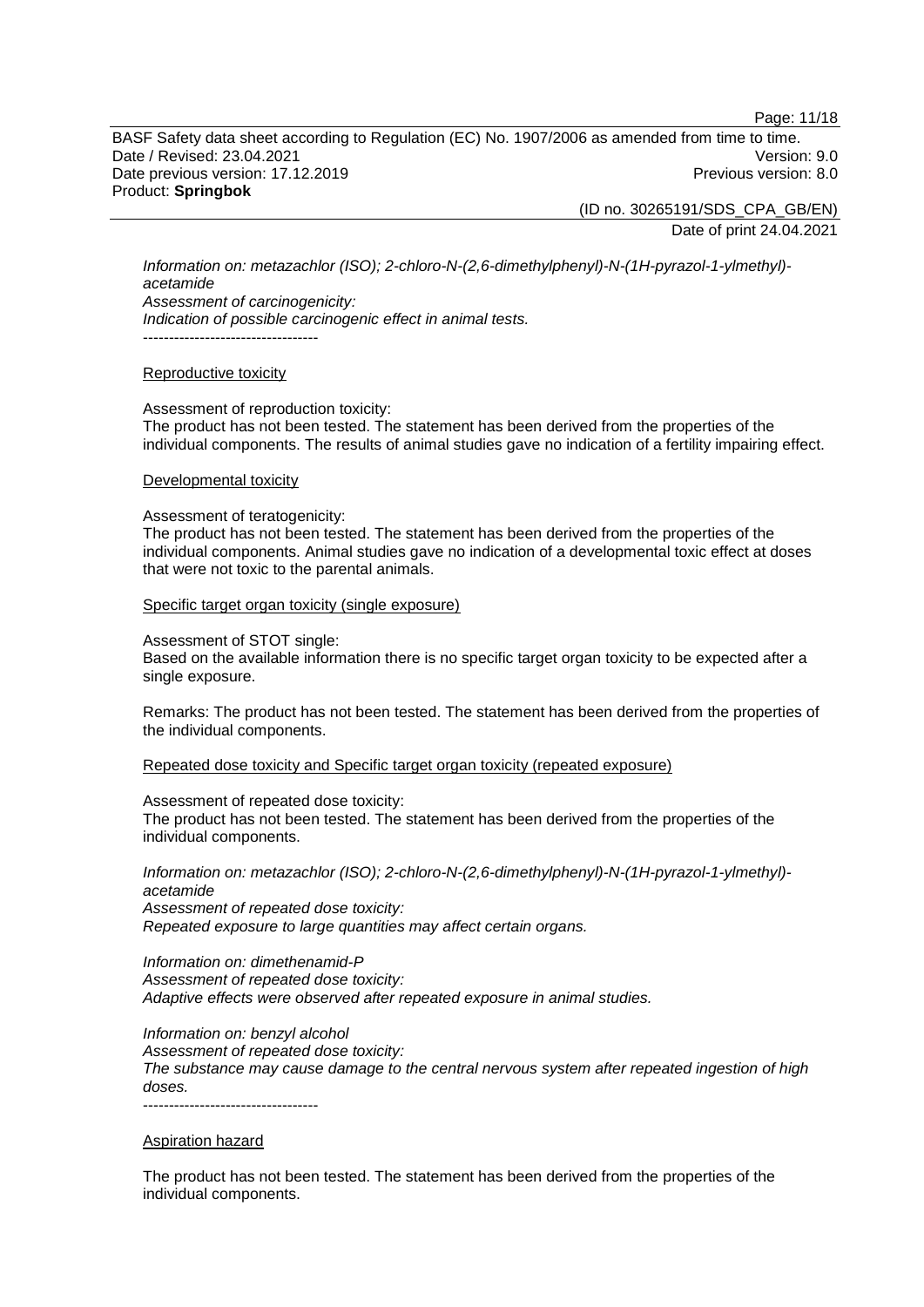Page: 12/18 BASF Safety data sheet according to Regulation (EC) No. 1907/2006 as amended from time to time. Date / Revised: 23.04.2021 Version: 9.0 Date previous version: 17.12.2019 **Previous version: 8.0** Previous version: 8.0 Product: **Springbok**

(ID no. 30265191/SDS\_CPA\_GB/EN)

Date of print 24.04.2021

May also damage the lung at swallowing (aspiration hazard).

Other relevant toxicity information

Misuse can be harmful to health.

### **SECTION 12: Ecological Information**

#### **12.1. Toxicity**

Assessment of aquatic toxicity: Very toxic to aquatic life with long lasting effects.

Toxicity to fish: LC50 (96 h) 14.8 mg/l, Oncorhynchus mykiss (OECD Guideline 203, static)

Aquatic invertebrates: EC50 (48 h) 13.66 mg/l, Daphnia magna (OECD Guideline 202, part 1, static)

Aquatic plants: EC50 (72 h) 0.106 mg/l (growth rate), Pseudokirchneriella subcapitata (OECD Guideline 201)

EC10 (72 h) 0.023 mg/l (growth rate), Pseudokirchneriella subcapitata (OECD Guideline 201)

EC50 (7 d) 0.143 mg/l (growth rate), Lemna gibba (OECD guideline 221)

No observed effect concentration (7 d) < 0.001 mg/l (growth rate), Lemna gibba (OECD guideline 221)

#### **12.2. Persistence and degradability**

Assessment biodegradation and elimination (H2O): The product has not been tested. The statement has been derived from the properties of the individual components.

*Information on: metazachlor (ISO); 2-chloro-N-(2,6-dimethylphenyl)-N-(1H-pyrazol-1-ylmethyl) acetamide*

*Assessment biodegradation and elimination (H2O): Not readily biodegradable (by OECD criteria).*

*Information on: dimethenamid-P Assessment biodegradation and elimination (H2O): Not readily biodegradable (by OECD criteria).* ----------------------------------

#### **12.3. Bioaccumulative potential**

Assessment bioaccumulation potential:

The product has not been tested. The statement has been derived from the properties of the individual components.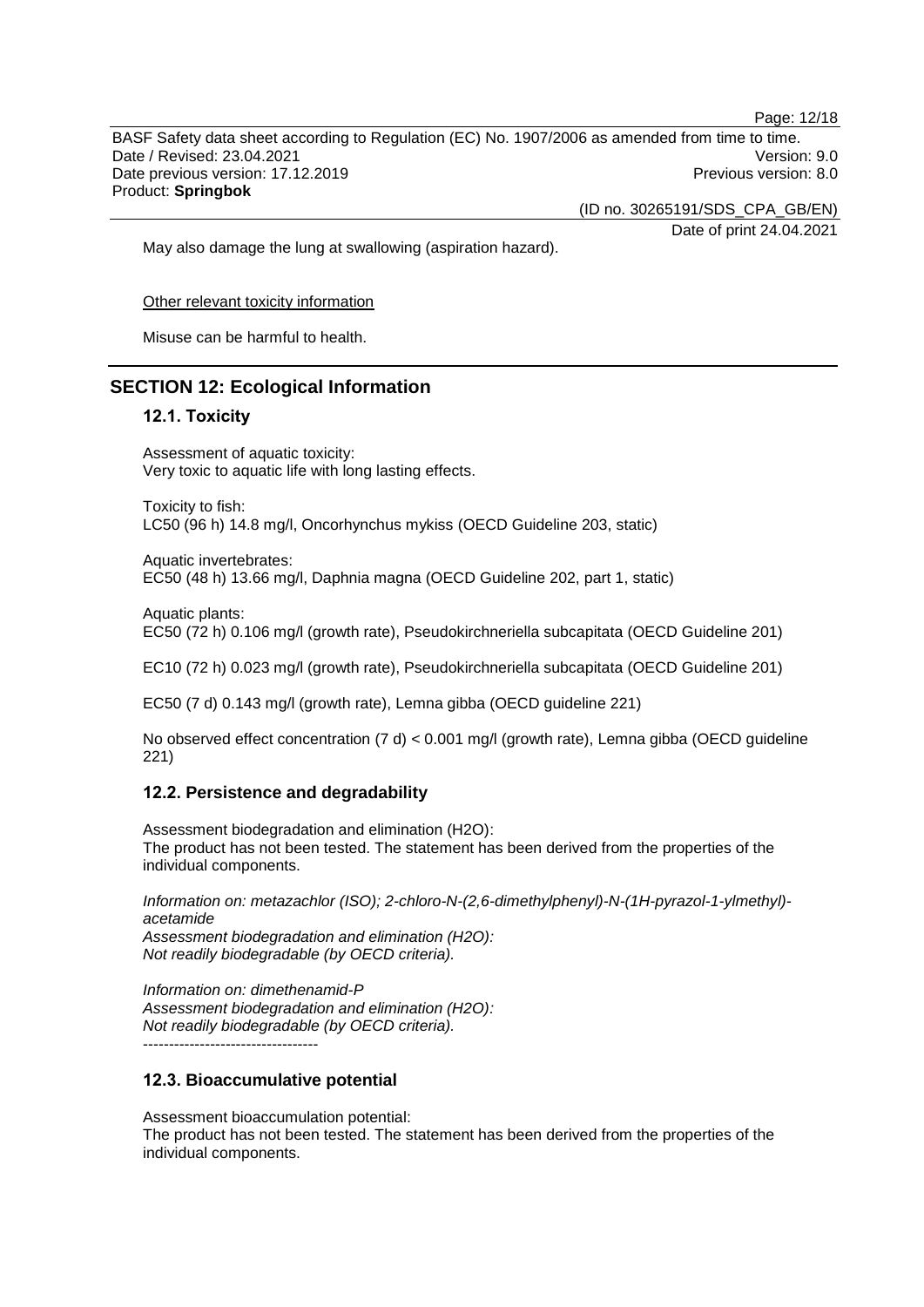Page: 13/18

BASF Safety data sheet according to Regulation (EC) No. 1907/2006 as amended from time to time. Date / Revised: 23.04.2021 Version: 9.0 Date previous version: 17.12.2019 **Previous version: 8.0** Previous version: 8.0 Product: **Springbok**

(ID no. 30265191/SDS\_CPA\_GB/EN)

Date of print 24.04.2021

*Information on: metazachlor (ISO); 2-chloro-N-(2,6-dimethylphenyl)-N-(1H-pyrazol-1-ylmethyl) acetamide*

*Bioaccumulation potential:*

*No significant accumulation in organisms is expected as a result of the distribution coefficient of noctanol/water (log Pow).*

*Information on: dimethenamid-P Bioaccumulation potential: No significant accumulation in organisms is expected as a result of the distribution coefficient of noctanol/water (log Pow).* ----------------------------------

### **12.4. Mobility in soil**

Assessment transport between environmental compartments: Adsorption in soil: The product has not been tested. The statement has been derived from the properties of the individual components.

*Information on: metazachlor (ISO); 2-chloro-N-(2,6-dimethylphenyl)-N-(1H-pyrazol-1-ylmethyl) acetamide*

*Assessment transport between environmental compartments: Adsorption in soil: Following exposure to soil, the product trickles away and can - dependant on degradation - be transported to deeper soil areas with larger water loads.*

*Information on: dimethenamid-P*

*Assessment transport between environmental compartments: Adsorption in soil: Following exposure to soil, the product trickles away and can - dependant on degradation - be transported to deeper soil areas with larger water loads.* ----------------------------------

### **12.5. Results of PBT and vPvB assessment**

The product does not contain a substance fulfilling the PBT (persistent/bioaccumulative/toxic) criteria or the vPvB (very persistent/very bioaccumulative) criteria.

#### **12.6. Other adverse effects**

The product does not contain substances that are listed in Regulation (EC) 1005/2009 on substances that deplete the ozone layer.

### **12.7. Additional information**

Other ecotoxicological advice: Do not discharge product into the environment without control.

# **SECTION 13: Disposal Considerations**

### **13.1. Waste treatment methods**

Must be disposed of or incinerated in accordance with local regulations.

The UK Environmental Protection (Duty of Care) Regulations (EP) and amendments should be noted (United Kingdom).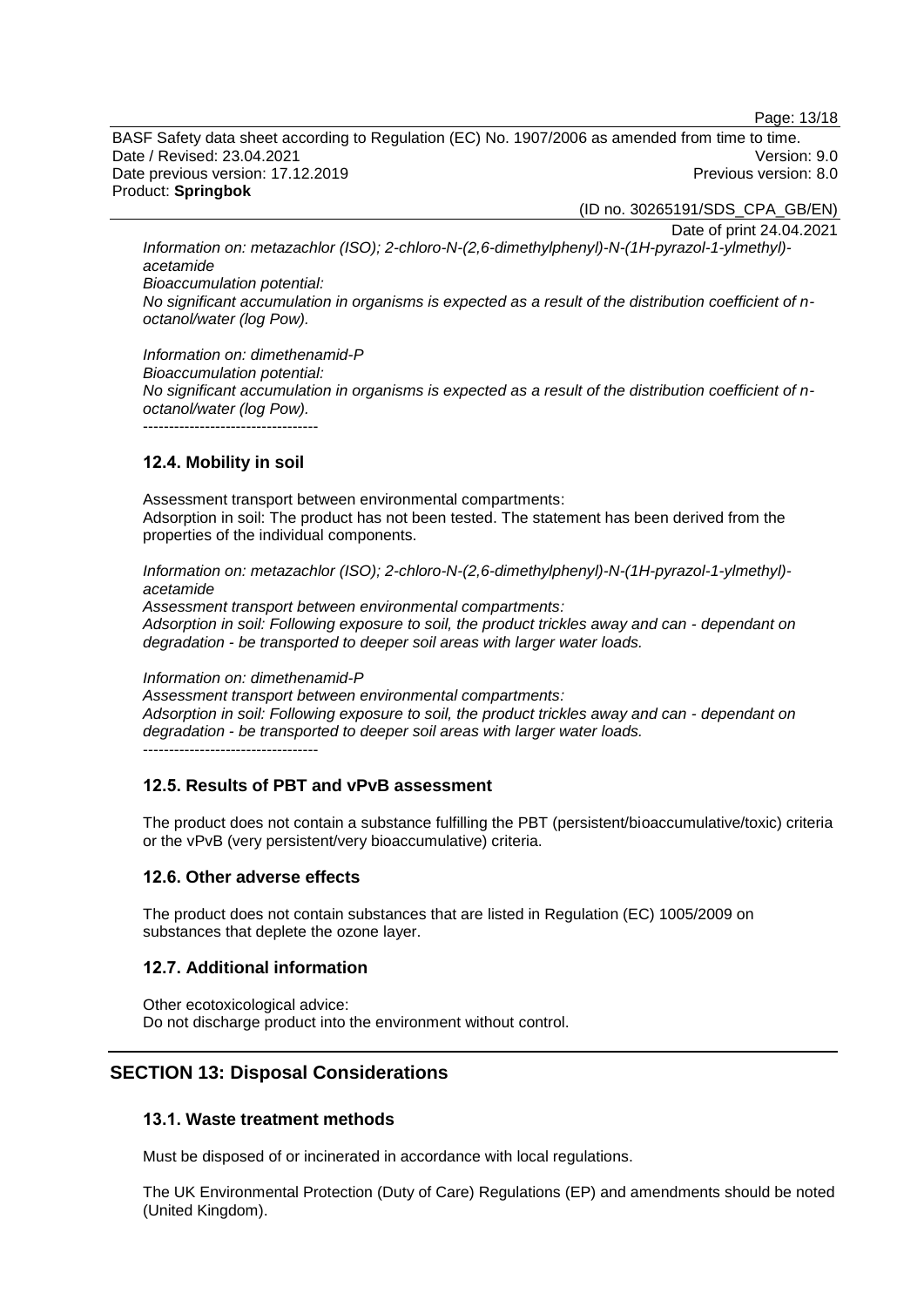Page: 14/18

BASF Safety data sheet according to Regulation (EC) No. 1907/2006 as amended from time to time. Date / Revised: 23.04.2021 Version: 9.0<br>Date previous version: 17.12.2019 Version: 9.0 Date previous version: 17.12.2019 Product: **Springbok**

(ID no. 30265191/SDS\_CPA\_GB/EN)

Date of print 24.04.2021

This product and any uncleaned containers must be disposed of as hazardous waste in accordance with the 2005 Hazardous Waste Regulations and amendments (United Kingdom)

Contaminated packaging:

Contaminated packaging should be emptied as far as possible and disposed of in the same manner as the substance/product.

### **SECTION 14: Transport Information**

#### **Land transport**

#### ADR

| UN number<br>UN proper shipping name:<br>Transport hazard class(es):<br>Packing group:<br>Environmental hazards:<br>Special precautions for<br>user: | <b>UN3082</b><br>ENVIRONMENTALLY HAZARDOUS SUBSTANCE, LIQUID,<br>N.O.S. (contains METAZACHLOR, DIMETHENAMID-P, SOLVENT<br>NAPHTHA)<br>9, EHSM<br>Ш<br>yes<br>None known |
|------------------------------------------------------------------------------------------------------------------------------------------------------|-------------------------------------------------------------------------------------------------------------------------------------------------------------------------|
| <b>RID</b>                                                                                                                                           |                                                                                                                                                                         |
| UN number<br>UN proper shipping name:                                                                                                                | <b>UN3082</b><br>ENVIRONMENTALLY HAZARDOUS SUBSTANCE, LIQUID,<br>N.O.S. (contains METAZACHLOR, DIMETHENAMID-P, SOLVENT<br>NAPHTHA)                                      |
| Transport hazard class(es):<br>Packing group:<br>Environmental hazards:<br>Special precautions for<br>user:                                          | 9, EHSM<br>Ш<br>ves<br>None known                                                                                                                                       |
| <b>Inland waterway transport</b><br><b>ADN</b>                                                                                                       |                                                                                                                                                                         |
| UN number<br>UN proper shipping name:                                                                                                                | <b>UN3082</b><br>ENVIRONMENTALLY HAZARDOUS SUBSTANCE, LIQUID,<br>N.O.S. (contains METAZACHLOR, DIMETHENAMID-P, SOLVENT<br>NAPHTHA)                                      |
| Transport hazard class(es):<br>Packing group:<br>Environmental hazards:<br>Special precautions for<br>user:                                          | 9, EHSM<br>$\mathbf{III}$<br>ves<br>None known                                                                                                                          |

Transport in inland waterway vessel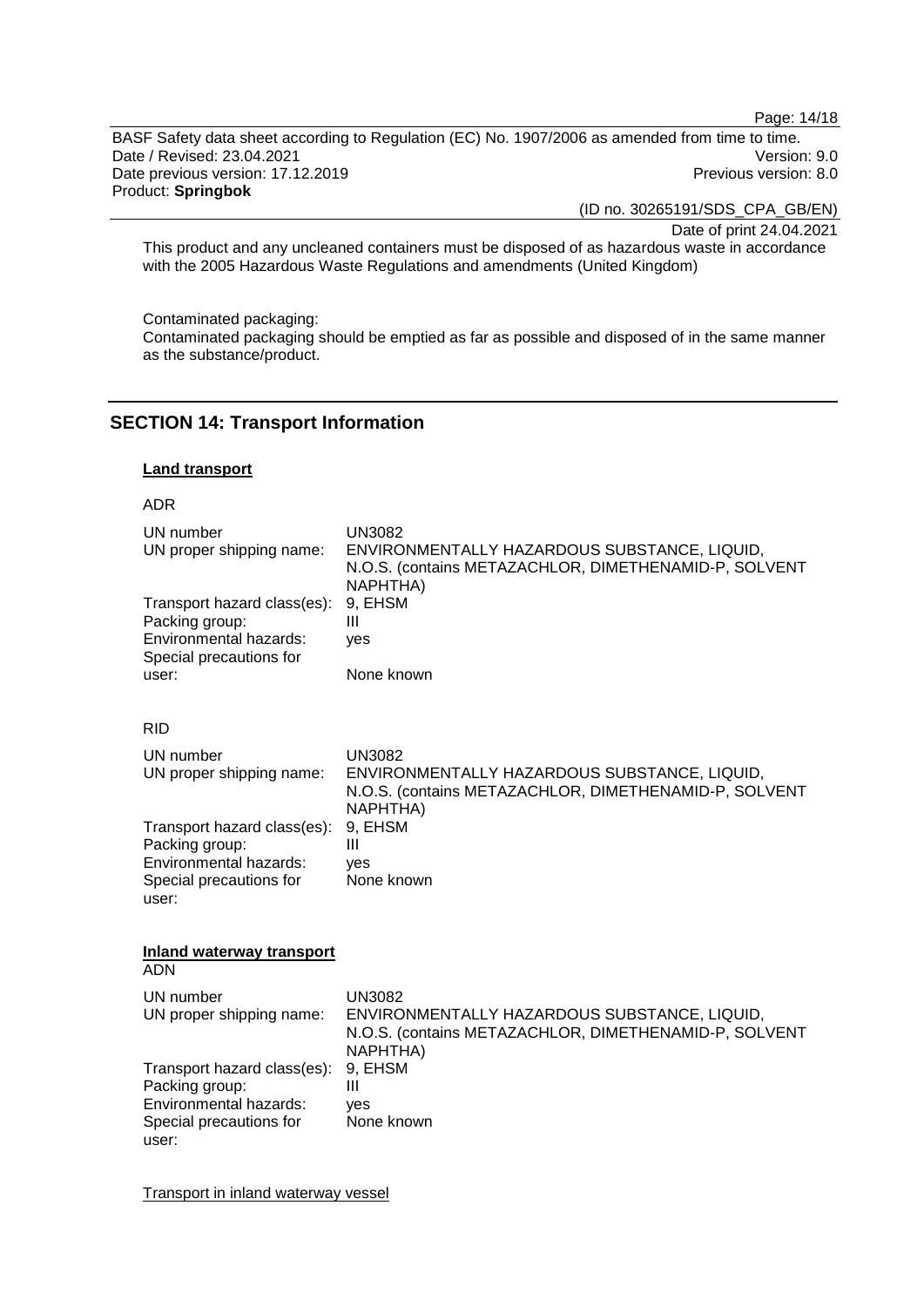Page: 15/18

BASF Safety data sheet according to Regulation (EC) No. 1907/2006 as amended from time to time. Date / Revised: 23.04.2021 Version: 9.0<br>Date previous version: 17.12.2019 Version: 9.0 Date previous version: 17.12.2019 Product: **Springbok**

(ID no. 30265191/SDS\_CPA\_GB/EN)

Date of print 24.04.2021

Not evaluated

### **Sea transport**

### IMDG

| UN number:                       | UN 3082                                                                                                           |
|----------------------------------|-------------------------------------------------------------------------------------------------------------------|
| UN proper shipping name:         | ENVIRONMENTALLY HAZARDOUS SUBSTANCE, LIQUID,<br>N.O.S. (contains METAZACHLOR, DIMETHENAMID-P, SOLVENT<br>NAPHTHA) |
| Transport hazard class(es):      | 9, EHSM                                                                                                           |
| Packing group:                   | Ш                                                                                                                 |
| Environmental hazards:           | ves                                                                                                               |
|                                  | Marine pollutant: YES                                                                                             |
| Special precautions for<br>user: | None known                                                                                                        |

### **Air transport**

#### IATA/ICAO

| UN number:<br>UN proper shipping name: | UN 3082<br>ENVIRONMENTALLY HAZARDOUS SUBSTANCE, LIQUID,<br>N.O.S. (contains METAZACHLOR, DIMETHENAMID-P, SOLVENT<br>NAPHTHA) |
|----------------------------------------|------------------------------------------------------------------------------------------------------------------------------|
| Transport hazard class(es):            | 9. EHSM                                                                                                                      |
| Packing group:                         | Ш                                                                                                                            |
| Environmental hazards:                 | ves                                                                                                                          |
| Special precautions for                | None known                                                                                                                   |
| user:                                  |                                                                                                                              |

# **14.1. UN number**

See corresponding entries for "UN number" for the respective regulations in the tables above.

### **14.2. UN proper shipping name**

See corresponding entries for "UN proper shipping name" for the respective regulations in the tables above.

# **14.3. Transport hazard class(es)**

See corresponding entries for "Transport hazard class(es)" for the respective regulations in the tables above.

### **14.4. Packing group**

See corresponding entries for "Packing group" for the respective regulations in the tables above.

# **14.5. Environmental hazards**

See corresponding entries for "Environmental hazards" for the respective regulations in the tables above.

# **14.6. Special precautions for user**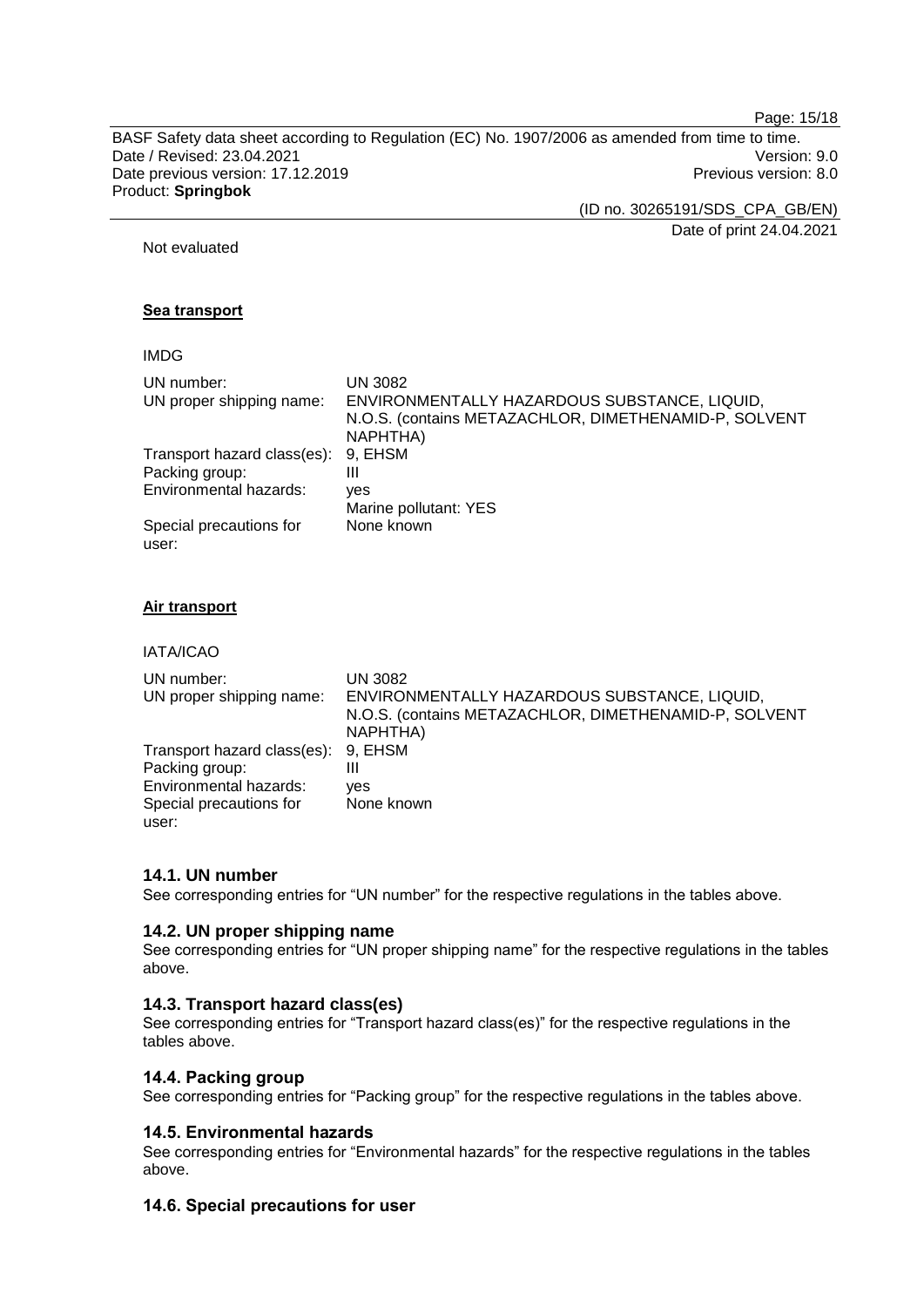Page: 16/18

BASF Safety data sheet according to Regulation (EC) No. 1907/2006 as amended from time to time. Date / Revised: 23.04.2021 Version: 9.0 Date previous version: 17.12.2019 Previous version: 8.0 Product: **Springbok**

(ID no. 30265191/SDS\_CPA\_GB/EN)

Date of print 24.04.2021

See corresponding entries for "Special precautions for user" for the respective regulations in the tables above.

# **14.7. Transport in bulk according to Annex II of MARPOL and the IBC Code**

| Regulation:         | Not evaluated |
|---------------------|---------------|
| Shipment approved:  | Not evaluated |
| Pollution name:     | Not evaluated |
| Pollution category: | Not evaluated |
| Ship Type:          | Not evaluated |
|                     |               |

#### **Further information**

This product is subject to the most recent edition of "The Carriage of Dangerous Goods and Use of Transportable Pressure Equipment Regulations" and their amendments (United Kingdom). Product may be shipped as non-hazardous in suitable packages containing a net quantity of 5 L or less under the provisions of various regulatory agencies: ADR, RID, ADN: Special Provision 375; IMDG: 2.10.2.7; IATA: A197; TDG: Special Provision 99(2); 49CFR: §171.4 (c) (2).

This product is subject to the most recent edition of "The Carriage of Dangerous Goods and Use of Transportable Pressure Equipment Regulations" and their amendments (United Kingdom).

# **SECTION 15: Regulatory Information**

### **15.1. Safety, health and environmental regulations/legislation specific for the substance or mixture**

Prohibitions, Restrictions and Authorizations

Annex XVII of Regulation (EC) No 1907/2006: Number on List: 3

Restrictions of Regulation (EC) No 1907/2006, Annex XVII, do not apply for the intended use(s) of the product given in this SDS.

Directive 2012/18/EU - Control of Major Accident Hazards involving dangerous substances (EU): List entry in regulation: E1

This product is classified under the European CLP Regulation. (United Kingdom) The data should be considered when making any assessment under the Control of Substances Hazardous to Health Regulations (COSHH), and related guidance, for example, 'COSHH Essentials' (United Kingdom).

This product may be subject to the Control of Major Accident Hazards Regulations (COMAH), and amendments if specific threshold tonnages are exceeded (United Kingdom).

### **15.2. Chemical Safety Assessment**

Advice on product handling can be found in sections 7 and 8 of this safety data sheet.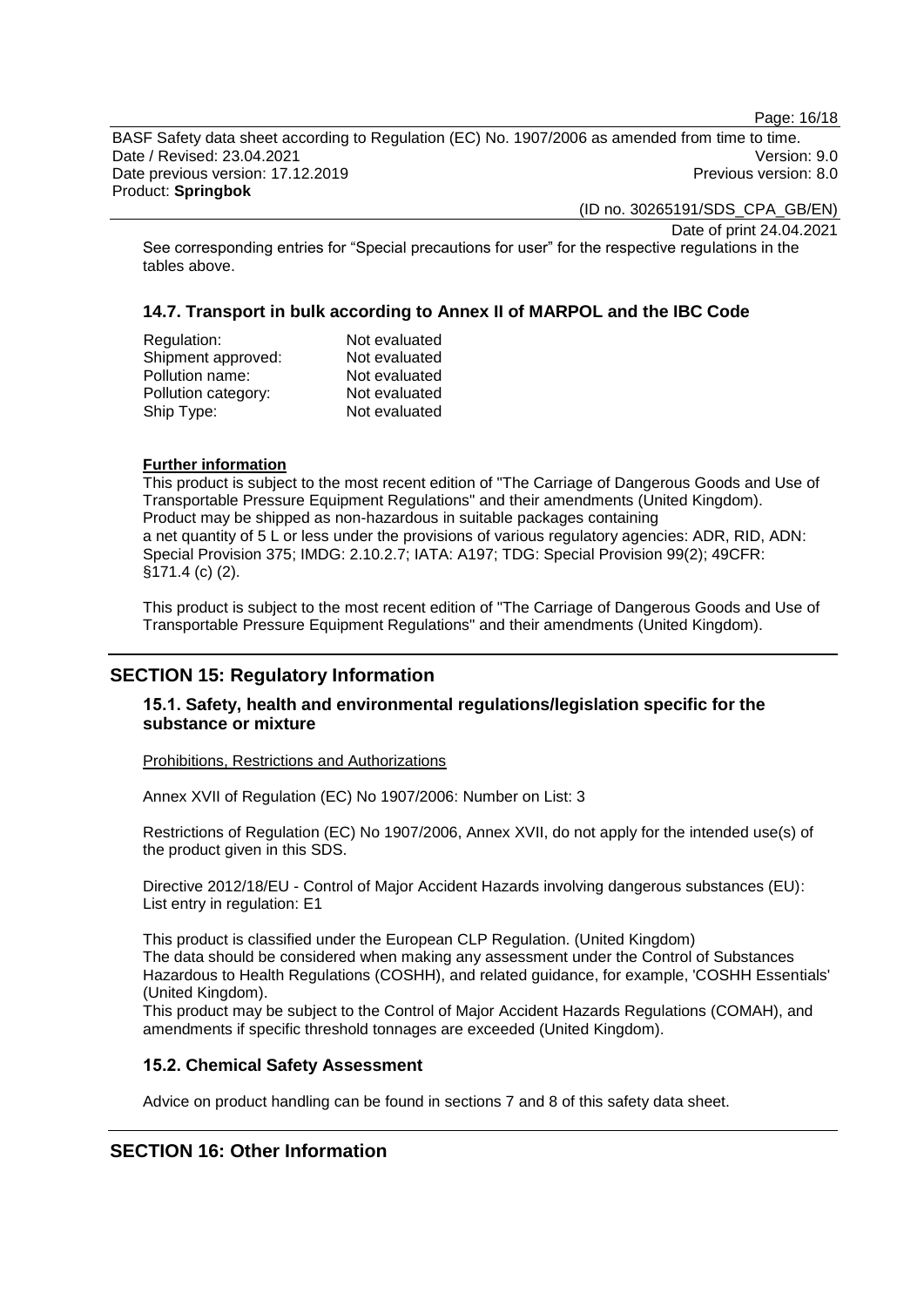Page: 17/18

BASF Safety data sheet according to Regulation (EC) No. 1907/2006 as amended from time to time. Date / Revised: 23.04.2021 Version: 9.0 Date previous version: 17.12.2019 **Previous version: 8.0** Previous version: 8.0 Product: **Springbok**

(ID no. 30265191/SDS\_CPA\_GB/EN)

Date of print 24.04.2021

For proper and safe use of this product, please refer to the approval conditions laid down on the product label.

Full text of the classifications, including the hazard classes and the hazard statements, if mentioned in section 2 or 3:

| III SCUIUII 4 UI J.    |                                                                                              |
|------------------------|----------------------------------------------------------------------------------------------|
| Acute Tox.             | Acute toxicity                                                                               |
| Asp. Tox.              | Aspiration hazard                                                                            |
| Skin Sens.             | Skin sensitization                                                                           |
| Eye Dam./Irrit.        | Serious eye damage/eye irritation                                                            |
| Carc.                  | Carcinogenicity                                                                              |
| <b>Aquatic Acute</b>   | Hazardous to the aquatic environment - acute                                                 |
| <b>Aquatic Chronic</b> | Hazardous to the aquatic environment - chronic                                               |
| Skin Corr./Irrit.      | Skin corrosion/irritation                                                                    |
| H302                   | Harmful if swallowed.                                                                        |
| H304                   | May be fatal if swallowed and enters airways.                                                |
| H317                   | May cause an allergic skin reaction.                                                         |
| H319                   | Causes serious eye irritation.                                                               |
| H351                   | Suspected of causing cancer.                                                                 |
| H400                   | Very toxic to aquatic life.                                                                  |
| H410                   | Very toxic to aquatic life with long lasting effects.                                        |
| <b>EUH401</b>          | To avoid risks to human health and the environment, comply with the<br>instructions for use. |
| H302 + H332            | Harmful if swallowed or if inhaled                                                           |
| H411                   | Toxic to aquatic life with long lasting effects.                                             |
| H412                   | Harmful to aquatic life with long lasting effects.                                           |
| H318                   | Causes serious eye damage.                                                                   |
| H315                   | Causes skin irritation.                                                                      |
| <b>EUH066</b>          | Repeated exposure may cause skin dryness or cracking.                                        |

#### Abbreviations

ADR = The European Agreement concerning the International Carriage of Dangerous Goods by Road. ADN = The European Agreement concerning the International Carriage of Dangerous Goods by Inland waterways. ATE = Acute Toxicity Estimates. CAO = Cargo Aircraft Only. CAS = Chemical Abstract Service. CLP = Classification, Labelling and Packaging of substances and mixtures. DIN = German national organization for standardization. DNEL = Derived No Effect Level. EC50 = Effective concentration median for 50% of the population.  $EC = European$  Community.  $EN = European$  Standards. IARC = International Agency for Research on Cancer. IATA = International Air Transport Association. IBC-Code = Intermediate Bulk Container code. IMDG = International Maritime Dangerous Goods Code. ISO = International Organization for Standardization. STEL = Short-Term Exposure Limit. LC50 = Lethal concentration median for 50% of the population. LD50 = Lethal dose median for 50% of the population. TLV = Threshold Limit Value. MARPOL = The International Convention for the Prevention of Pollution from Ships. NEN = Dutch Norm. NOEC = No Observed Effect Concentration. OEL = Occupational Exposure Limit. OECD = Organization for Economic Cooperation and Development. PBT = Persistent, Bioaccumulative and Toxic. PNEC = Predicted No Effect Level. PPM = Parts per million. RID = The European Agreement concerning the International Carriage of Dangerous Goods by Rail. TWA = Time Weight Average. UN-number = UN number at transport.  $vPvB = very$  Persistent and very Bioaccumulative.

The data contained in this safety data sheet are based on our current knowledge and experience and describe the product only with regard to safety requirements. This safety data sheet is neither a Certificate of Analysis (CoA) nor technical data sheet and shall not be mistaken for a specification agreement. Identified uses in this safety data sheet do neither represent an agreement on the corresponding contractual quality of the substance/mixture nor a contractually designated use. It is the